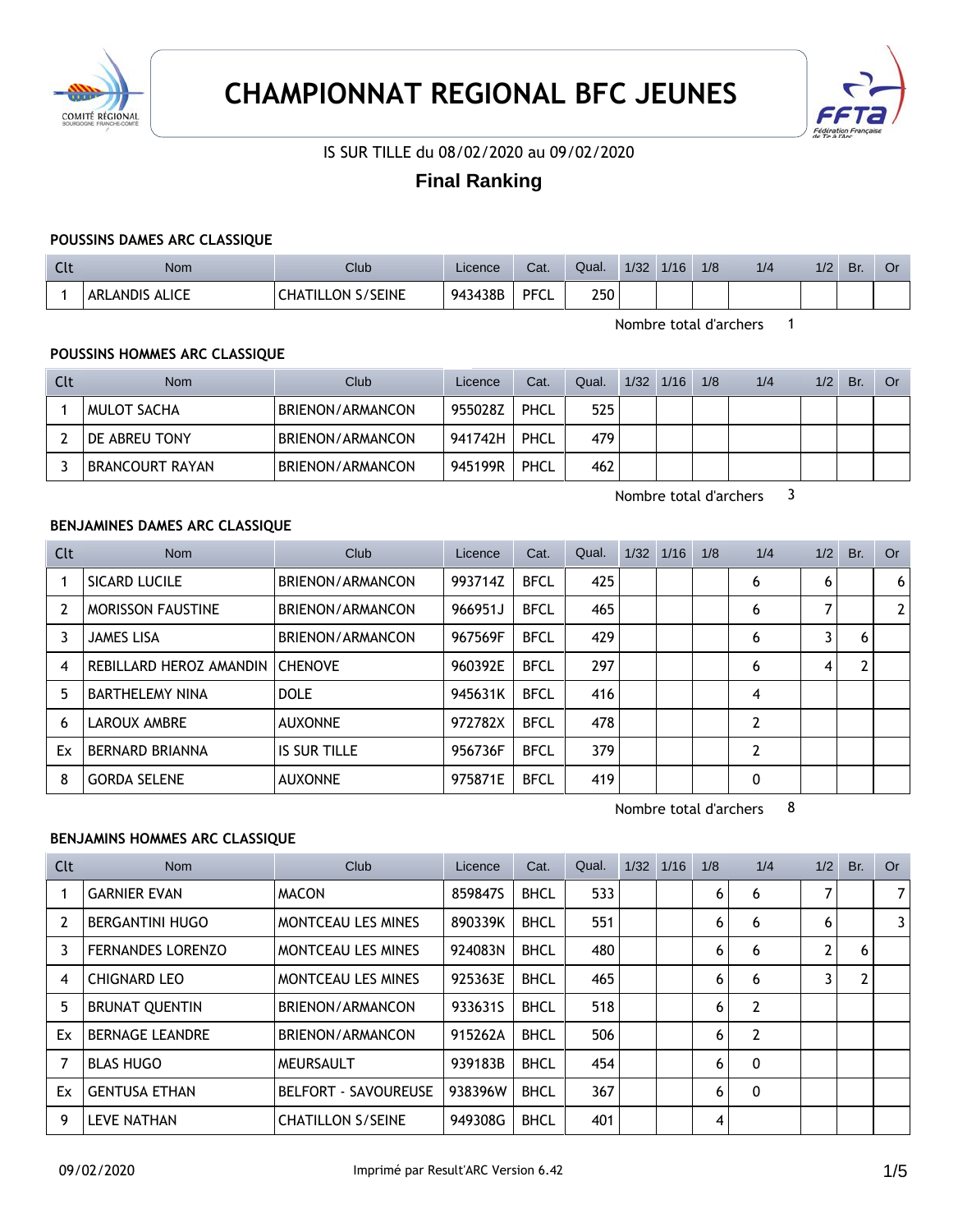| <u>.</u> |  | hur<br>KА<br>ΔΗ | <b>IRFUSF</b><br>----<br>BЕ<br>.)R<br>)LIRF<br>$\Delta V'$ | ∩⊿Q1[<br>910 | <b>BHCL</b> | $\sim$ $-$<br>. .<br>. . |  |  |  |  |  |  |  |  |
|----------|--|-----------------|------------------------------------------------------------|--------------|-------------|--------------------------|--|--|--|--|--|--|--|--|
|----------|--|-----------------|------------------------------------------------------------|--------------|-------------|--------------------------|--|--|--|--|--|--|--|--|

Nombre total d'archers 10

## **MINIMES DAMES ARC CLASSIQUE**

| Clt | <b>Nom</b>               | Club                      | Licence | Cat.        | Qual. | 1/32 | 1/16 | 1/8 | 1/4            | 1/2 | Br. | <b>Or</b>      |
|-----|--------------------------|---------------------------|---------|-------------|-------|------|------|-----|----------------|-----|-----|----------------|
|     | <b>BERAULT EMILIE</b>    | BRIENON/ARMANCON          | 884244K | <b>MFCL</b> | 548   |      |      | 6   | 6              | 7   |     | 7 <sup>1</sup> |
| 2   | DACHICOURT MELINE        | SAINT APOLLINAIRE         | 929232K | <b>MFCL</b> | 558   |      |      | 6   | 6              | 6   |     | 3 <sup>1</sup> |
| 3   | <b>CHOLLET LOUISE</b>    | BRIENON/ARMANCON          | 934505S | <b>MFCL</b> | 520   |      |      | 6   | 7              | 0   | 6   |                |
| 4   | <b>VINCENT MATHILDE</b>  | BRIENON/ARMANCON          | 953508X | <b>MFCL</b> | 548   |      |      | 6   | $\overline{7}$ | 1   | 5   |                |
| 5   | <b>RESSE LEONIE</b>      | SAINT FARGEAU             | 899942Y | <b>MFCL</b> | 512   |      |      | 6   | 2              |     |     |                |
| Ex  | NOCARD CÉLÉNI            | LES CADETS D'AUXERRE      | 893849A | <b>MFCL</b> | 489   |      |      | 6   | 2              |     |     |                |
|     | <b>CLAVIER VALENTINE</b> | BRIENON/ARMANCON          | 873742V | <b>MFCL</b> | 544   |      |      | 6   |                |     |     |                |
| Ex  | <b>DELREE ELEANA</b>     | <b>MEURSAULT</b>          | 886537C | <b>MFCL</b> | 510   |      |      | 6   |                |     |     |                |
| 9   | SIMARD SABAT LEE LOU     | <b>MONTCEAU LES MINES</b> | 933787L | <b>MFCL</b> | 504   |      |      | 2   |                |     |     |                |
| 9   | <b>SULAREC CLAIRE</b>    | <b>GUEUGNON</b>           | 948647N | <b>MFCL</b> | 410   |      |      | 2   |                |     |     |                |
| 9   | <b>CHEVALLIER JEANNE</b> | <b>CHATILLON S/SEINE</b>  | 942289C | <b>MFCL</b> | 367   |      |      | 0   |                |     |     |                |
| 9   | <b>CAUDRELIER KATHY</b>  | <b>MEURSAULT</b>          | 944768X | <b>MFCL</b> | 364   |      |      | 0   |                |     |     |                |

Nombre total d'archers 12

### **MINIMES HOMMES ARC CLASSIQUE**

| Clt            | <b>Nom</b>                | Club                        | Licence | Cat.        | Qual. | $1/32$ $1/16$ | 1/8            | 1/4            | 1/2          | Br.            | <b>Or</b>       |
|----------------|---------------------------|-----------------------------|---------|-------------|-------|---------------|----------------|----------------|--------------|----------------|-----------------|
| 1              | <b>GIACOMOTTI ARTHUR</b>  | <b>MARNAY</b>               | 890341M | <b>MHCL</b> | 558   |               | 6              | 6              | 6            |                | 6 <sup>1</sup>  |
| $\overline{2}$ | <b>COGNARD YANIS</b>      | <b>MONTCEAU LES MINES</b>   | 915541D | <b>MHCL</b> | 533   |               | 6              | 6              | 6            |                | $\vert 4 \vert$ |
| 3              | RAZIL LOU                 | <b>CHATILLON S/SEINE</b>    | 915260Y | <b>MHCL</b> | 527   |               | 6              | 6              | $\mathbf{0}$ | 6              |                 |
| 4              | <b>BRUN ILOAN</b>         | <b>BELFORT - SAVOUREUSE</b> | 966914U | <b>MHCL</b> | 528   |               | 6              | 6              | 4            | $\overline{2}$ |                 |
| 5              | <b>FARRUGIA AXEL</b>      | <b>JOIGNY</b>               | 885660Z | <b>MHCL</b> | 497   |               | 6              | 4              |              |                |                 |
| 6              | <b>PARMENTIER MAXENCE</b> | <b>BELFORT - SAVOUREUSE</b> | 897555D | <b>MHCL</b> | 519   |               | 6              | $\overline{2}$ |              |                |                 |
| 7              | <b>RIVALLAIN TRISTAN</b>  | <b>BESANCON DB</b>          | 959913J | <b>MHCL</b> | 513   |               | 6              | $\mathbf{0}$   |              |                |                 |
| Ex             | PRUDHON ROBIN             | MEURSAULT                   | 886718Z | <b>MHCL</b> | 506   |               | 7              | $\mathbf{0}$   |              |                |                 |
| 9              | <b>BARD CLEMENT</b>       | <b>MONTCEAU LES MINES</b>   | 909570N | <b>MHCL</b> | 497   |               | 5              |                |              |                |                 |
| 9              | <b>BOILLOT CLOVIS</b>     | <b>VALDOIE</b>              | 952263U | <b>MHCL</b> | 494   |               | 5              |                |              |                |                 |
| 9              | <b>RODOT HUGO</b>         | LES CADETS D'AUXERRE        | 893852D | <b>MHCL</b> | 517   |               | 4              |                |              |                |                 |
| 9              | LE MAIGAT MALO            | <b>THISE</b>                | 918449P | <b>MHCL</b> | 482   |               | 4              |                |              |                |                 |
| 9              | <b>ZAGHINI MATHIAS</b>    | BRIENON/ARMANCON            | 955475K | <b>MHCL</b> | 512   |               | 3              |                |              |                |                 |
| 9              | DIETRICH NICOLAS          | <b>DOLE</b>                 | 969338D | <b>MHCL</b> | 488   |               | $\overline{2}$ |                |              |                |                 |
| 9              | <b>VERJAT MARTIN</b>      | <b>CLUNY</b>                | 917626V | <b>MHCL</b> | 464   |               | $\overline{2}$ |                |              |                |                 |
| 9              | <b>LECAT ALEXANDRE</b>    | <b>DOLE</b>                 | 948222B | <b>MHCL</b> | 405   |               | 0              |                |              |                |                 |

Nombre total d'archers 16

# **CADETTES DAMES ARC CLASSIQUE**

| $\sim$ 1.<br>ิ | Nom                             | Club               | Licence      | Cat.           | Qual. | 1/32 | 1/16 | 1/8 | 1/4 | 72 | Br | اك |
|----------------|---------------------------------|--------------------|--------------|----------------|-------|------|------|-----|-----|----|----|----|
|                | LENIE<br>$\mathsf{\neg}$ AMBERT | <b>TONNERRE AS</b> | 3455N<br>863 | CECI<br>∼<br>◡ | 493   |      |      | n.  |     | -  |    |    |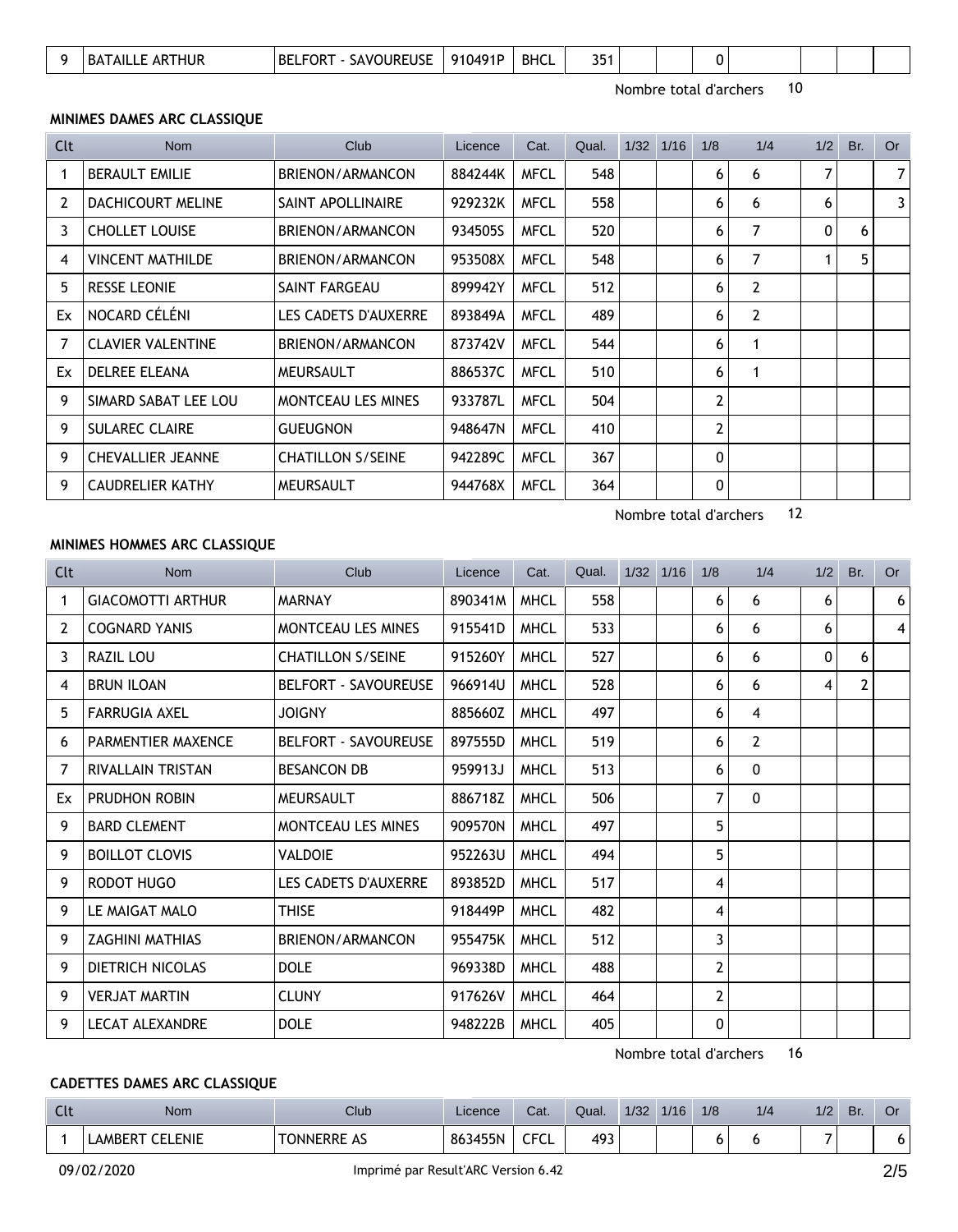|    | MEILLIER EVA               | <b>JOIGNY</b>               | 972151L | <b>CFCL</b> | 447 |  | 6              | 6              | 6 |   | 2 <sup>1</sup> |
|----|----------------------------|-----------------------------|---------|-------------|-----|--|----------------|----------------|---|---|----------------|
| 3  | LOPES AMÉLIE               | <b>MACON</b>                | 866632S | <b>CFCL</b> | 495 |  | 6              | 6              | 3 | 6 |                |
| 4  | LEVISTE ALEXANDRA          | LES CADETS D'AUXERRE        | 796020P | <b>CFCL</b> | 484 |  | 6              | 6              | 4 | 5 |                |
| 5  | <b>REBET EMMY</b>          | <b>CLUNY</b>                | 815338M | <b>CFCL</b> | 520 |  | 6              | 5              |   |   |                |
| 6  | <b>GAUDARD NOEMIE</b>      | <b>BESANCON DB</b>          | 928509Z | <b>CFCL</b> | 491 |  | 6              | $\overline{2}$ |   |   |                |
| Ex | <b>GAIRE CELIA</b>         | <b>AUXONNE</b>              | 936410M | <b>CFCL</b> | 481 |  | 6              | $\overline{2}$ |   |   |                |
| 8  | <b>ALIX MARION</b>         | <b>POURRAIN</b>             | 848802L | <b>CFCL</b> | 474 |  | 6              | 0              |   |   |                |
| 9  | <b>BUTAVANT MATHILDE</b>   | <b>DOLE</b>                 | 945629H | <b>CFCL</b> | 417 |  | 4              |                |   |   |                |
| 9  | RAMEAU MORGANE             | BRIENON/ARMANCON            | 909569M | <b>CFCL</b> | 429 |  | $\overline{2}$ |                |   |   |                |
| 9  | <b>BRODEAUX ILONA</b>      | LES CADETS D'AUXERRE        | 917782P | <b>CFCL</b> | 425 |  | $\mathbf{2}$   |                |   |   |                |
| 9  | <b>LABOUTIOUE BRUNELLE</b> | <b>BELFORT - SAVOUREUSE</b> | 915953B | <b>CFCL</b> | 452 |  | 0              |                |   |   |                |

Nombre total d'archers 12

# **CADETS HOMMES ARC CLASSIQUE**

| <b>Clt</b>     | <b>Nom</b>                     | Club                        | Licence | Cat.        | Qual. | $1/32$ $1/16$ |                | 1/8            | 1/4            | 1/2            | Br.            | Or                      |
|----------------|--------------------------------|-----------------------------|---------|-------------|-------|---------------|----------------|----------------|----------------|----------------|----------------|-------------------------|
| 1              | <b>GIRARDEAU VALENTIN</b>      | <b>CHATILLON S/SEINE</b>    | 860874H | <b>CHCL</b> | 550   |               | 6              | 6              | 6              | $\overline{7}$ |                | $6\phantom{.}6$         |
| $\overline{2}$ | DE FREITAS TRISTAN             | <b>AUXONNE</b>              | 905051B | <b>CHCL</b> | 542   |               | 6              | 6              | 6              | 7              |                | $\overline{\mathbf{4}}$ |
| 3              | <b>BODIN MATHIS</b>            | <b>MACON</b>                | 925110E | <b>CHCL</b> | 509   |               | 6              | 6              | 6              | 3              | $\overline{7}$ |                         |
| 4              | <b>MICHAUD BAPTISTE</b>        | <b>MACON</b>                | 886453L | <b>CHCL</b> | 528   |               | 6              | $\overline{7}$ | $\overline{7}$ | 3              | $\mathbf 1$    |                         |
| 5              | <b>DUMONT LEO</b>              | <b>BELFORT - SAVOUREUSE</b> | 891118G | <b>CHCL</b> | 510   |               | 6              | 6              | 4              |                |                |                         |
| Ex             | <b>CLARISSE YANN</b>           | LA CHARITE SUR LOIRE        | 912042A | <b>CHCL</b> | 491   |               | 6              | $\overline{7}$ | 4              |                |                |                         |
| $\overline{7}$ | <b>COMPERAT PIERRE</b>         | BRIENON/ARMANCON            | 924887M | <b>CHCL</b> | 473   |               | 6              | 6              | $\overline{2}$ |                |                |                         |
| 8              | MOINE MAEL                     | LONS LE SAUNIER             | 863890L | <b>CHCL</b> | 501   |               | 6              | 6              | $\mathbf{1}$   |                |                |                         |
| 9              | <b>GRENIER CONSTANT</b>        | <b>DIJON</b>                | 835801E | <b>CHCL</b> | 459   |               | 6              | 3              |                |                |                |                         |
| 9              | ROUX MAXIME                    | <b>MACON</b>                | 843731Z | <b>CHCL</b> | 499   |               | 6              | $\overline{2}$ |                |                |                |                         |
| 9              | <b>MURY JULIEN</b>             | <b>BELFORT - SAVOUREUSE</b> | 983351K | <b>CHCL</b> | 469   |               | 6              | $\overline{2}$ |                |                |                |                         |
| 9              | <b>CHERITAT GEOFFRAY MATHI</b> | <b>CLUNY</b>                | 841291X | <b>CHCL</b> | 445   |               | 6              | $\overline{2}$ |                |                |                |                         |
| 9              | <b>CREUZET TIMOTHEE</b>        | <b>CHENOVE</b>              | 861431N | <b>CHCL</b> | 445   |               | 6              | $\overline{2}$ |                |                |                |                         |
| 9              | <b>FORNONI ROMAIN</b>          | LES CADETS D'AUXERRE        | 856982C | <b>CHCL</b> | 492   |               | 6              | $\mathbf{1}$   |                |                |                |                         |
| 9              | <b>LAURIAU AXEL</b>            | <b>MONTCEAU LES MINES</b>   | 933108Y | <b>CHCL</b> | 468   |               | 6              | $\mathbf{1}$   |                |                |                |                         |
| 9              | <b>CHOLLET RENE</b>            | BRIENON/ARMANCON            | 934716W | <b>CHCL</b> | 461   |               | 6              | $\mathbf{0}$   |                |                |                |                         |
| 17             | <b>GUÉRESSE THOMAS</b>         | <b>BOURBON LANCY</b>        | 937090B | <b>CHCL</b> | 440   |               | $\overline{2}$ |                |                |                |                |                         |
| 17             | PAGEAUX TANGUY                 | <b>MARNAY</b>               | 862348K | <b>CHCL</b> | 386   |               | $\overline{2}$ |                |                |                |                |                         |
| 17             | <b>CAPELLI CLEMENT</b>         | <b>ARCEY</b>                | 876919Y | <b>CHCL</b> | 350   |               | $\overline{2}$ |                |                |                |                |                         |
| 17             | <b>PAGEAUX BRICE</b>           | <b>MARNAY</b>               | 811451M | <b>CHCL</b> | 430   |               |                |                |                |                |                |                         |
| 17             | <b>RICHARD FLORIAN</b>         | <b>CHALON SUR SAONE</b>     | 949169F | <b>CHCL</b> | 426   |               |                |                |                |                |                |                         |
| 17             | <b>DENUS MATHIEU</b>           | <b>AUXERRE 1ER</b>          | 914010P | <b>CHCL</b> | 411   |               |                |                |                |                |                |                         |
| 17             | <b>VEE ADRIEN</b>              | BRIENON/ARMANCON            | 806587A | <b>CHCL</b> | 396   |               |                |                |                |                |                |                         |

Nombre total d'archers 23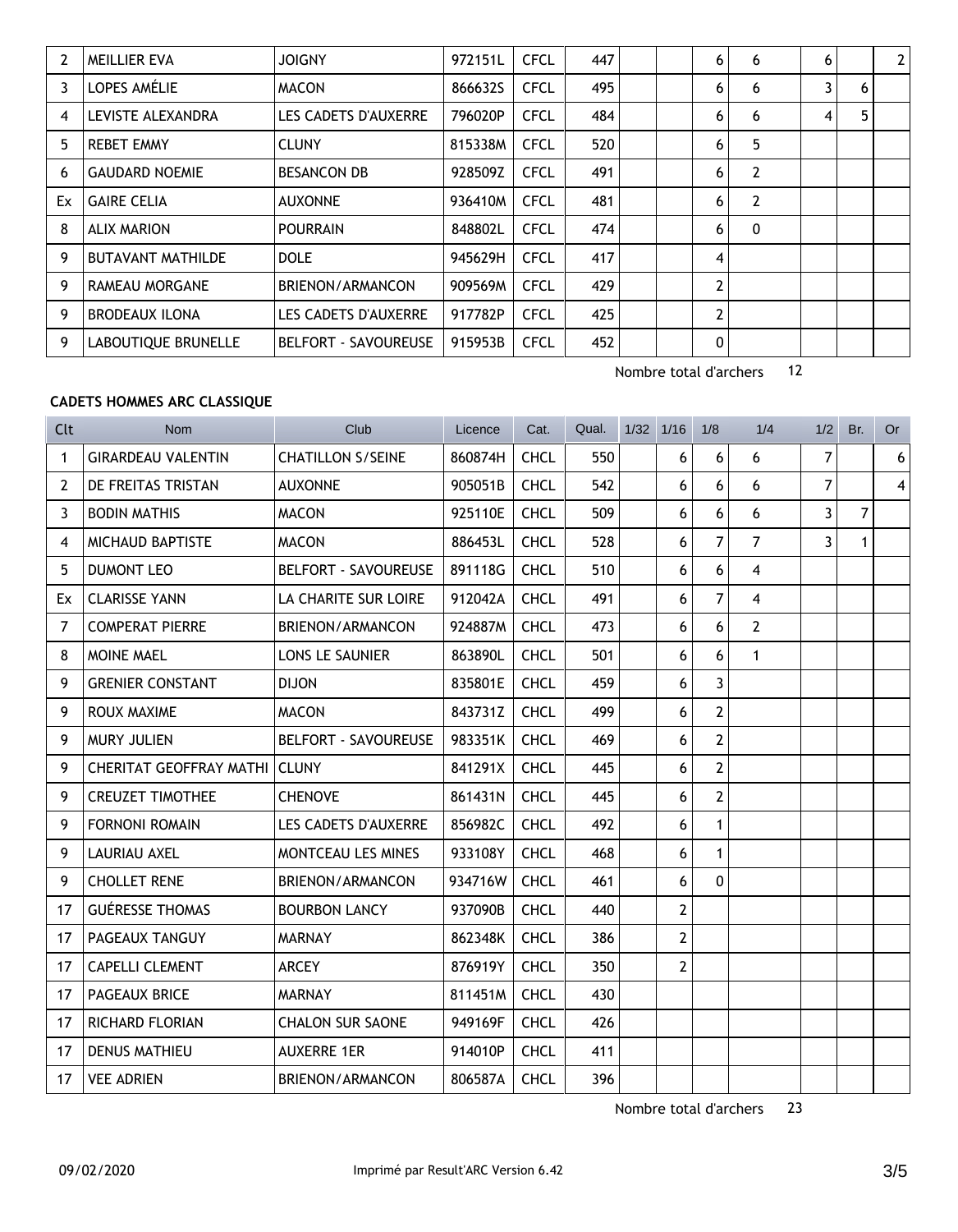### **JUNIORS DAMES ARC CLASSIQUE**

| Clt            | Nom                      | Club                        | Licence | Cat.        | Qual. | 1/32 | 1/16 | 1/8 | 1/4            | 1/2 | Br. | Or             |
|----------------|--------------------------|-----------------------------|---------|-------------|-------|------|------|-----|----------------|-----|-----|----------------|
|                | <b>BOTTE LOUISE</b>      | <b>CLUNY</b>                | 770910W | <b>JFCL</b> | 563   |      |      |     | 6              | 6   |     | 6 <sup>1</sup> |
| $\overline{2}$ | LAFUITTE MAUDE           | <b>ST LUPICIN</b>           | 823002T | <b>JFCL</b> | 517   |      |      |     | 6              | 6   |     | $\Omega$       |
| 3              | <b>CAVIN ORIANA</b>      | <b>SENS</b>                 | 912396K | <b>JFCL</b> | 478   |      |      |     | 6              | 0   |     |                |
| 4              | <b>BOYER KYSIE</b>       | BRIENON/ARMANCON            | 878765E | <b>JFCL</b> | 459   |      |      |     | 6              | 0   |     |                |
| 5              | <b>GUIOT ALEXIA-JADE</b> | <b>SEMUR EN AUXOIS</b>      | 943023A | <b>JFCL</b> | 451   |      |      |     | 4              |     |     |                |
| Ex             | THEVENET SALOME          | <b>CHEVIGNY SAINT SAUVE</b> | 839715J | <b>JFCL</b> | 438   |      |      |     | 4              |     |     |                |
| 7              | <b>DUPAS CHARLOTTE</b>   | <b>CHEVIGNY SAINT SAUVE</b> | 865307B | <b>JFCL</b> | 420   |      |      |     | $\overline{2}$ |     |     |                |
| 8              | MACHAVOINE COLINE        | <b>MONETEAU</b>             | 892993V | <b>JFCL</b> | 375   |      |      |     | 0              |     |     |                |

Nombre total d'archers 8

### **JUNIORS HOMMES ARC CLASSIQUE**

| <b>Clt</b> | <b>Nom</b>                  | Club                        | Licence | Cat.        | Qual. | 1/32 | 1/16 | 1/8            | 1/4            | 1/2 | Br.          | <b>Or</b>      |
|------------|-----------------------------|-----------------------------|---------|-------------|-------|------|------|----------------|----------------|-----|--------------|----------------|
| 1          | <b>BARBIER ANTHONY</b>      | BRIENON/ARMANCON            | 775692U | <b>JHCL</b> | 577   |      |      | 6              | 6              | 7   |              | 6 <sup>1</sup> |
| 2          | <b>JACQUEY CLEMENT</b>      | <b>BELFORT - SAVOUREUSE</b> | 769768E | <b>JHCL</b> | 577   |      |      | 6              | 6              | 7   |              | 5              |
| 3          | <b>GUENIOT JOSEPH</b>       | <b>BELFORT - SAVOUREUSE</b> | 768018C | <b>JHCL</b> | 568   |      |      | 6              | 6              | 3   | 6            |                |
| 4          | <b>VEE VALENTIN</b>         | BRIENON/ARMANCON            | 765095A | <b>JHCL</b> | 555   |      |      | 6              | 6              | 3   | $\mathbf{0}$ |                |
| 5          | <b>CHASTAING TEDDY</b>      | <b>SENS</b>                 | 766670M | <b>JHCL</b> | 555   |      |      | 6              | 5              |     |              |                |
| Ex         | <b>GOUGLER PIERRE LOUIS</b> | <b>MEURSAULT</b>            | 786814H | <b>JHCL</b> | 548   |      |      | 6              | 5              |     |              |                |
| 7          | <b>IMBERT LILIAN</b>        | BRIENON/ARMANCON            | 864227C | <b>JHCL</b> | 555   |      |      | $\overline{7}$ | $\overline{2}$ |     |              |                |
| 8          | <b>DEVILLARD HUGO</b>       | <b>MONTCEAU LES MINES</b>   | 836043T | <b>JHCL</b> | 536   |      |      | 7              | $\mathbf{0}$   |     |              |                |
| 9          | <b>HUMBERT ADRIEN</b>       | <b>MARNAY</b>               | 794604A | <b>JHCL</b> | 542   |      |      | $\overline{2}$ |                |     |              |                |
| 9          | <b>COMBIER MAXIME</b>       | <b>CLUNY</b>                | 750096X | <b>JHCL</b> | 523   |      |      | $\mathbf{2}$   |                |     |              |                |
| 9          | <b>VIGNOTTE CLEMENT</b>     | <b>CHATILLON S/SEINE</b>    | 701439J | <b>JHCL</b> | 549   |      |      | 1              |                |     |              |                |
| 9          | LEGRIS ALEXIS               | SEMUR EN AUXOIS             | 784767H | <b>JHCL</b> | 535   |      |      | 1              |                |     |              |                |
| 9          | <b>SIMON GABRIEL</b>        | BRIENON/ARMANCON            | 830375G | <b>JHCL</b> | 525   |      |      | 0              |                |     |              |                |
| 9          | SOUILLOT ENKI               | <b>DIJON</b>                | 896650V | <b>JHCL</b> | 497   |      |      | $\mathbf{0}$   |                |     |              |                |

Nombre total d'archers 14

# **JUNIORS DAMES ARC A POULIES**

| Clt | <b>Nom</b>      | Club               | Licence | Cat.        | Qual. | 1/32 | 1/16 | 1/8 | 1/4 | 1/2 | Br. | Or  |
|-----|-----------------|--------------------|---------|-------------|-------|------|------|-----|-----|-----|-----|-----|
|     | SARRAUTE MAELIE | <b>DIJON</b>       | 796273P | <b>JFCO</b> | 560   |      |      |     |     | 141 |     | 139 |
|     | LAMOTTE LOU     | <b>BELFORT 1ER</b> | 880099E | JFCO        | 552   |      |      |     |     | 137 |     | 139 |
|     | LECOMPTE SOPHIE | BRIENON/ARMANCON   | 848490X | <b>JFCO</b> | 447   |      |      |     |     | 135 |     |     |

Nombre total d'archers 3

## **JUNIORS HOMMES ARC A POULIES**

| Clt | <b>Nom</b>             | Club                     | Licence | Cat. | Qual. | 1/32 | 1/16 | 1/8 | 1/4 | 1/2 | Br. | Or  |
|-----|------------------------|--------------------------|---------|------|-------|------|------|-----|-----|-----|-----|-----|
|     | MOUTET JULES           | <b>MEURSAULT</b>         | 724804F | JHCO | 558   |      |      |     |     | 146 |     | 142 |
|     | <b>LAMARCHE THOMAS</b> | BRIENON/ARMANCON         | 815900Y | JHCO | 566   |      |      |     |     | 144 |     | 140 |
|     | <b>ROYER FLORENT</b>   | <b>MARSANNAY LA COTE</b> | 775062、 | JHCO | 550   |      |      |     |     | 143 | 141 |     |